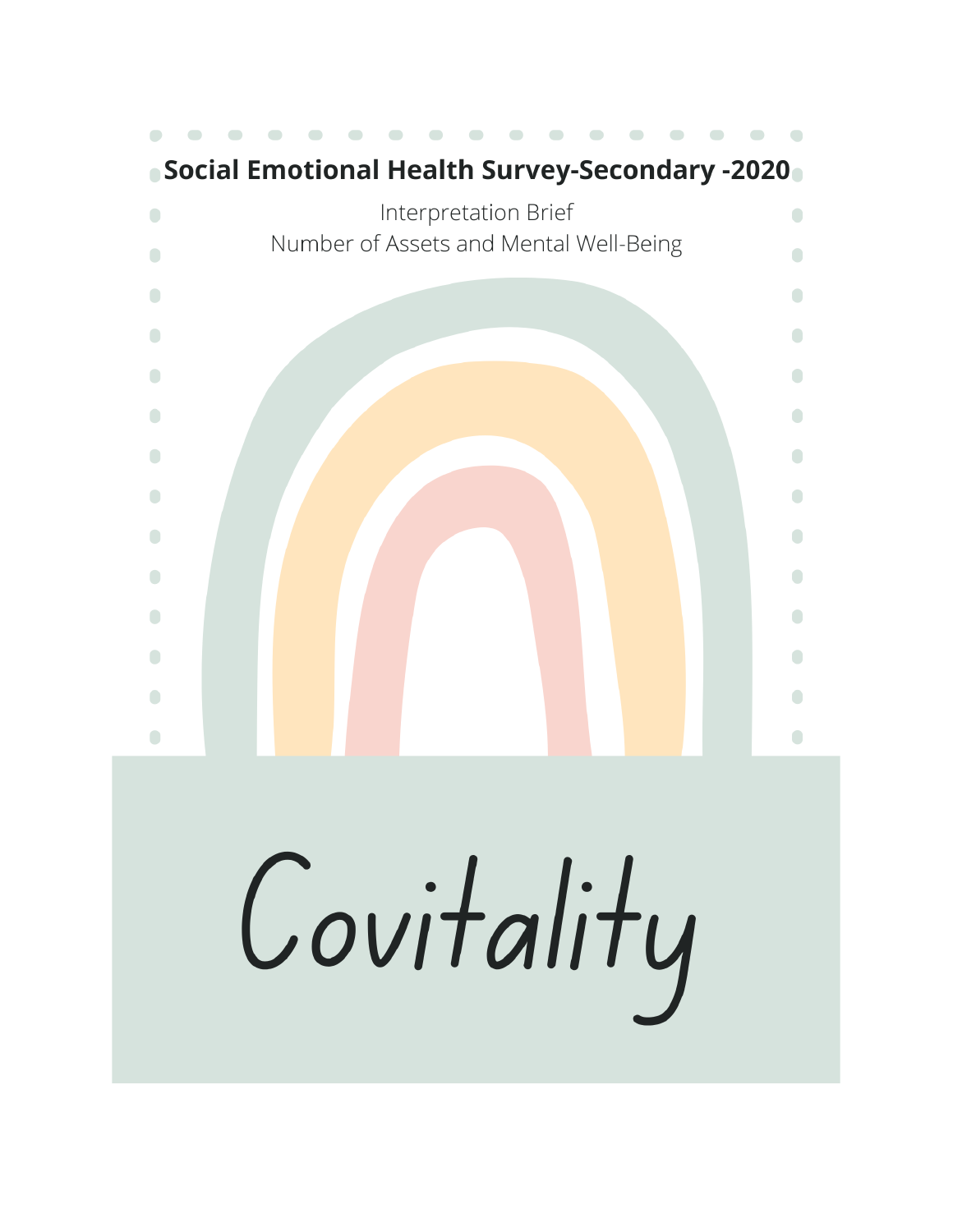### What is the Covitality Principle?

The SEHS covitality principle proposes that people build self-other cognitive dispositions as the life-long developmental process unfolds. These dispositions foster positive development and protect against psychological distress. In addition, the covitality principle hypothesizes that these dispositions boost higher levels of coping, adaptation, and well-being. The covitality model conceptually links with self-determination theory, which proposes that development is a "natural, active process characterized by (an)…organic integration process" (Deci & Ryan 2014). Individuals are active creators and participants of their psychological development and shape their social cognitive competencies. The covitality model hypothesizes that this developmental process is life-long, emerging in childhood and continuing through adolescence into the adult transition age of college students.

The covitality principle is operationalized with the 36-item Social Emotional Health Survey-Secondary (SEHS-S) measure that assesses 12 subscales assessing psychosocial strengths derived from the social emotional learning (SEL) and positive youth development (PYD) literature. The 12 subscales are associated with four correlated general positive social emotional health domains that assess the higher-order covitality latent construct. The first domain, belief-in-self, consists of three subscales grounded in constructs from selfdetermination theory literature: self-efficacy, self-awareness, and persistence. The second domain, belief-in-others, comprises three subscales derived from constructs found in childhood resilience literature: school support, peer support, and family support. The third domain, emotional competence, consists of three subscales based on constructs drawn from SEL scholarship: emotion regulation, empathy, and behavioral self-control. The final domain engaged living, comprises of three subscales grounded in constructs derived from the positive youth psychology literature: gratitude, zest, and optimism.

The covitality principle proposes that "more is better;" that is, youths who develop various social and psychological skills and assets will be more likely to have traverse childhood on a positive trajectory, with an increased likelihood of having beneficial developmental outcomes. This principle provides an analog to the cumulative risk principle evoked in risk and resilience research, which has found that no single risk factor is determinative of adverse outcomes. Instead, multiple risks produce an accumulation of disadvantages, increasing the odds of various negative consequences. Similarly, the covitality principle proposes that social and psychological assets have accumulation advantages, increasing the odds that youth will engage in health-promoting behaviors and have positive mental well-being, among other desirable developmental outcomes.

### Considering the Number of Student Assets

Of course, a key question when using the SEHS is how the number of assets is associated with crucial outcomes? Researchers have examined how various risk behaviors (e.g., substance use, risk-seeking) and circumstances (low parental supervision, poor school climate) are associated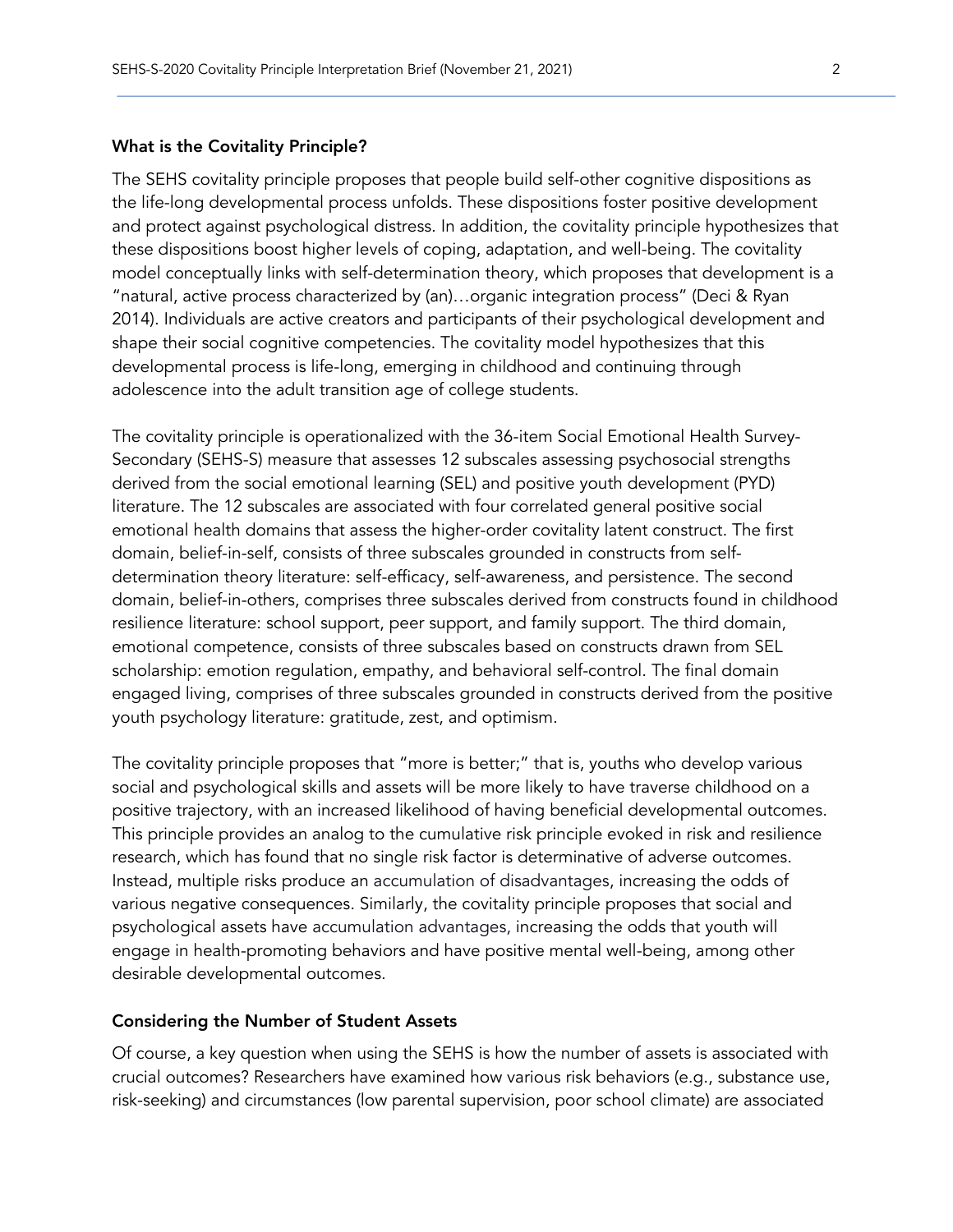with outcomes such as gang membership and aggressive behavior. This research has found that as the number of risk factors increases, adverse effects increase. In some instances, rather than a smooth, incremental increase in the odds of adverse outcomes, there are "tipping points" in the number of risks associated with jumps in the odds of negative consequences. For instance, a youth with six risk factors has substantially higher odds of adverse outcomes than youths with 3-4 risk factors. The SEHS covitality principle proposes that a similar dynamic operates when considering social and psychological assets. Our previous research found evidence supporting an accumulation of advantages (Lenzi et al., 2014, 2015). These studies found that high school students reporting multiple SEHS assets are much less likely to report chronic sadness and suicidal ideation within the past year. However, these studies did not examine the accumulation of advantages effect for positive mental wellness indicators. This brief report presents this information to aid school mental health professionals using the SEHS-S-2020 for psychoeducational assessments or schoolwide wellness screening. In particular, we offer information about the association between the number of SEHS-S-2020 assets and an indicator of their global mental wellness.

### How Many SEHS-S-2020 Assets Do Students Report?

We used a sample of 9943 California high school students to count the number of SEHS-S-2020 subscales at or above the median of each subscale (the blue shaded area in Chart 1 below). These students' responses were collected as part of the California Student Wellness Study (funded by the U.S. Institute of Education Science) as a subset of the 2017-2019 California Healthy Kids Survey.

We counted each SEHS-S-2020 subscale as an asset when a student's total subscale score was at or above the median for all students. Each subscale has three items with four response options ( $0 = Not True$ ,  $1 = A$  Little True,  $2 = Pretty$  Much True, and  $3 = Very True$ ) with a score range of 0 to 9. The table immediately below shows the percentage of students with each number of assets. For example, 3.0% of students reported 0 assets, and 9.9% reported 12 assets. The median number of assets was about 7-8, indicating that students tended to answer the SEHS-S-2020 items positively.

|     |     | ⌒   | ັ                   |                   | ◡   |                     |     | o   | o   | 10                              | $\overline{A}$ | $\sim$ |
|-----|-----|-----|---------------------|-------------------|-----|---------------------|-----|-----|-----|---------------------------------|----------------|--------|
| 3.0 | 4.4 | 5.9 | $\mathbf{r}$<br>6.5 | $\cdot$ . $\cdot$ | 8.4 | 8.1<br>$\mathbf{1}$ | 8.9 | 9.0 | 9.2 | 9.7<br>$\overline{\phantom{a}}$ | 9.3            | 9.9    |
| %   | %   | %   | %                   | %                 | %   | %                   | %   | %   | %   | %                               | %              | %      |
|     |     |     |                     |                   | 53% | 47%                 |     |     |     |                                 |                |        |

Chart 1 shows the subscale values that are at and above the median (blue shading). For example, Self-efficacy values between 6 and 9 are an asset. Values between 5 and 9 are an asset for Gratitude and Optimism. A student could have from 0 to 12 assets. Use Chart 1 to plot a student's profile and record their number of assets.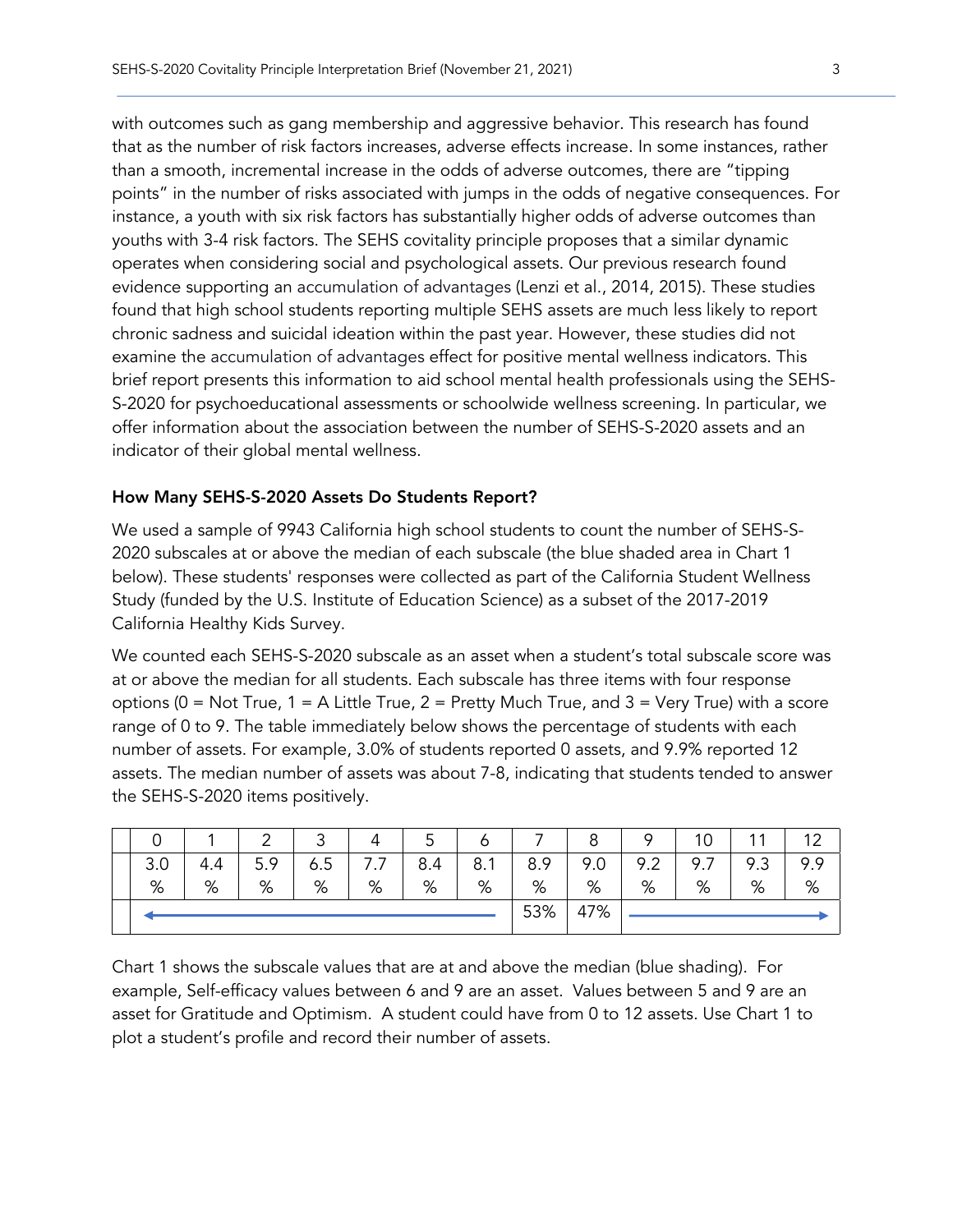### Interpreting the Number of Assets

To aid interpretation of a student's covitality asset profile, we examined the relationship between the number of students' assets and their mental wellness. This analysis provided information about how SEHS-S-2020 responses are associated with well-being, a core consideration for universal screening.

We used the Mental Health Continuum-Short Form (MHC-SF) as a criterion-reference measure of students' subjective well-being. As shown in the diagram on the right side of Chart 2 below, responses to the MHC-SF emotional, psychological, and social well-being items can be used to form three groups: Languishing (18.4%), Moderate Mental Health (37.2%), and Flourishing (44.4%) with values in the parentheses show the percentage of students, out of 9943, in each MHC-SF group.

Considering the cumulative benefits of the SEHS-S-2020 assets, Chart 2 shows that the odds of students reporting overall positive mental well-being increased with each asset increment. In addition, 7 to 9 assets are a tipping point at which students are more likely to report having positive subjective well-being. That is, most students reported positive mental wellness when they reported a combination of any 8 assets. The covitality principle effect was most evident for students reporting 11 or 12 assets with 81% and 92%, respectively, reporting Flourishing wellbeing. Finally, we note that the 7-9 tipping zone applies to student mental wellness, and not necessarily other indicators, although our previous research (Lenzi et al., 2014, 2015) also found that 7-9 covitality assets were a tipping zone for decreased odds of chronic sadness and suicidal ideation.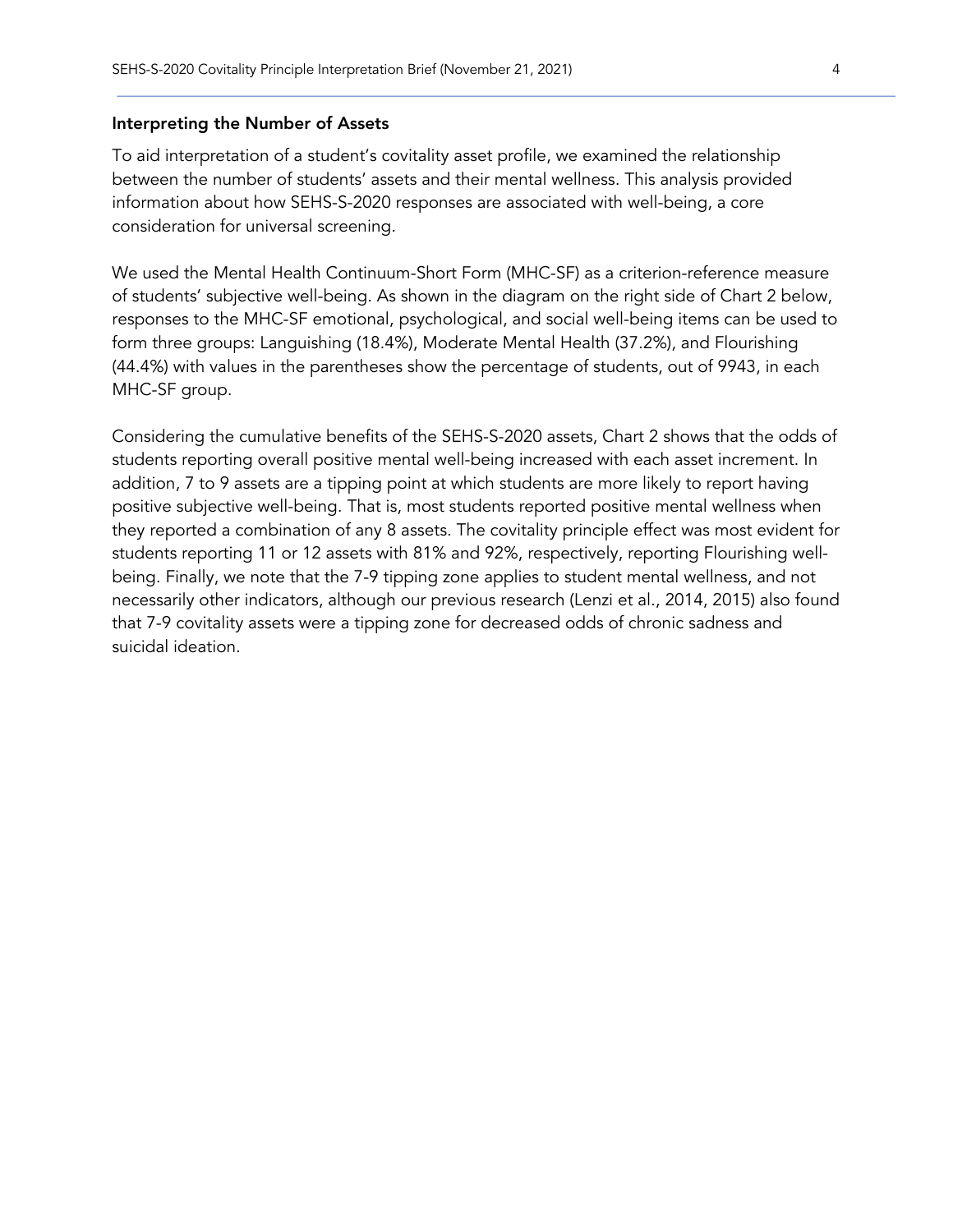SEHS-S-2020 Asset Profile Student: \_\_\_\_\_\_\_\_\_\_\_\_\_\_\_\_\_\_\_\_\_\_\_\_\_ Date: \_\_\_\_\_\_\_\_\_\_\_\_

# Chart 1. Covitality Asset Profile

| Circle subscale if<br>value in shaded<br>zone |                | $S-E$         | $S-A$          | Persist     | Peer            | School         | Family         | Emp     | ER                      | $S-C$        | Grat      | Zest | Opt      | Number of<br>Assets |
|-----------------------------------------------|----------------|---------------|----------------|-------------|-----------------|----------------|----------------|---------|-------------------------|--------------|-----------|------|----------|---------------------|
| Very True                                     | 9              |               |                |             |                 |                |                |         |                         |              |           |      |          |                     |
|                                               | 8              |               |                |             |                 |                |                |         |                         |              |           |      |          |                     |
|                                               | 7              |               |                |             |                 |                |                |         |                         |              |           |      |          |                     |
| Pretty much<br><b>True</b>                    | $\ddot{\circ}$ |               |                |             |                 |                |                |         |                         |              |           |      |          |                     |
|                                               | 5              |               |                |             |                 |                |                |         |                         |              |           |      |          |                     |
|                                               | 4              |               |                |             |                 |                |                |         |                         |              |           |      |          |                     |
| A Little True                                 | $\mathfrak{Z}$ |               |                |             |                 |                |                |         |                         |              |           |      |          |                     |
|                                               | $\overline{2}$ |               |                |             |                 |                |                |         |                         |              |           |      |          |                     |
|                                               | $\mathbf{1}$   |               |                |             |                 |                |                |         |                         |              |           |      |          |                     |
| <b>Not True</b>                               | $\mathbf 0$    |               |                |             |                 |                |                |         |                         |              |           |      |          |                     |
|                                               |                | Self-Efficacy | Self-Awareness | Persistence | Support<br>Peer | School Support | Family Support | Empathy | Regulation<br>Emotional | Self-Control | Gratitude | Zest | Optimism |                     |

\_\_\_\_\_\_\_\_\_\_\_\_\_\_\_\_\_\_\_\_\_\_\_\_\_\_\_\_\_\_\_\_\_\_\_\_\_\_\_\_\_\_\_\_\_\_\_\_\_\_\_\_\_\_\_\_\_\_\_\_\_\_\_\_\_\_\_\_\_\_\_\_\_\_\_\_\_\_\_\_\_\_\_\_\_\_\_\_\_\_\_\_\_\_\_\_\_\_\_\_\_\_\_\_\_\_\_\_\_\_\_\_\_\_\_\_\_\_\_\_\_\_\_\_\_\_\_\_\_\_\_\_\_\_\_\_\_\_\_\_

\_\_\_\_\_\_\_\_\_\_\_\_\_\_\_\_\_\_\_\_\_\_\_\_\_\_\_\_\_\_\_\_\_\_\_\_\_\_\_\_\_\_\_\_\_\_\_\_\_\_\_\_\_\_\_\_\_\_\_\_\_\_\_\_\_\_\_\_\_\_\_\_\_\_\_\_\_\_\_\_\_\_\_\_\_\_\_\_\_\_\_\_\_\_\_\_\_\_\_\_\_\_\_\_\_\_\_\_\_\_\_\_\_\_\_\_\_\_\_\_\_\_\_\_\_\_\_\_\_\_\_\_\_\_\_\_\_\_\_\_

Shaded cells show approximately the subscale sum values at or above the median for the respective subscale.

*Notes: -*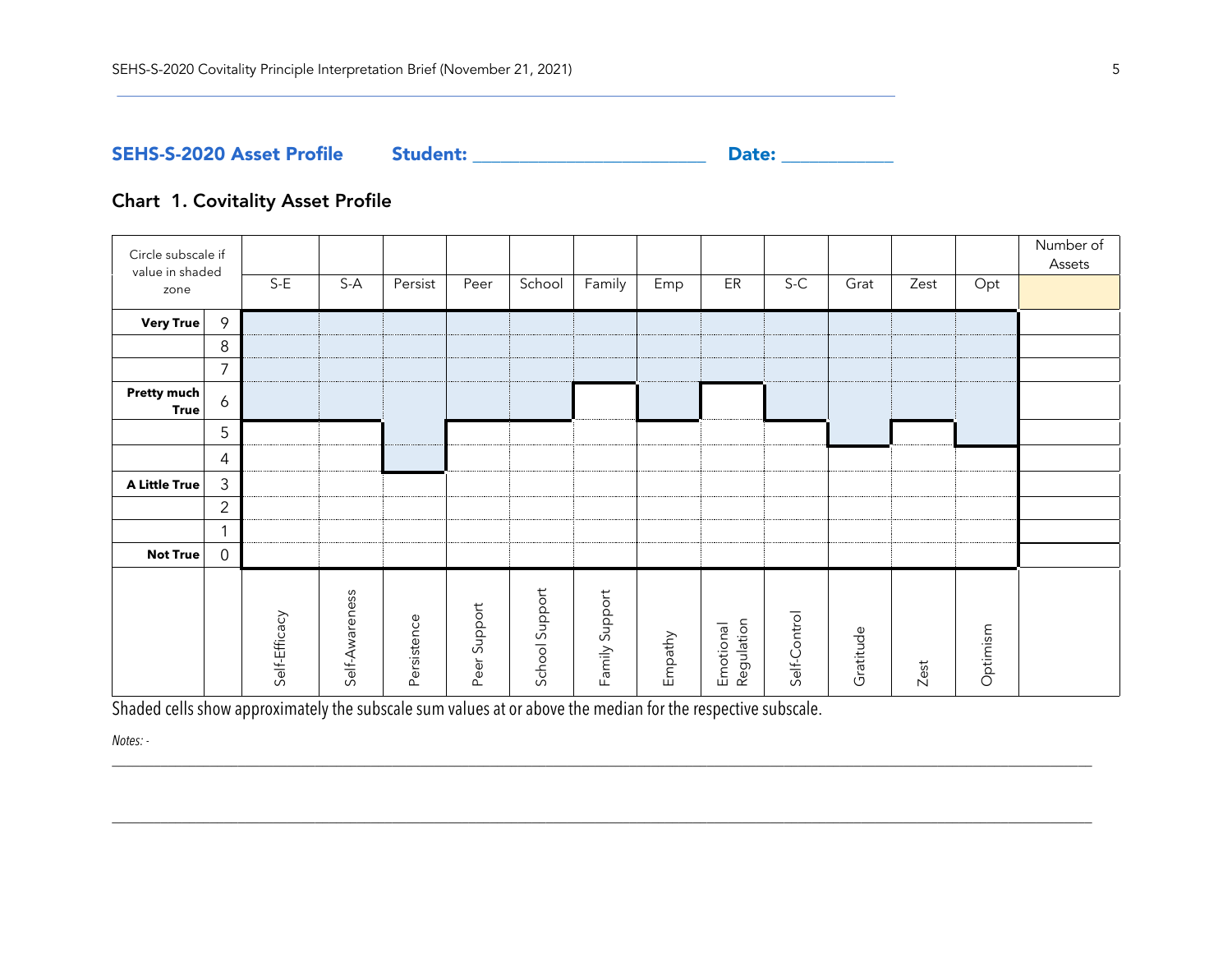SEHS-S-2020 Asset Profile Student: \_\_\_\_\_\_\_\_\_\_\_\_\_\_\_\_\_\_\_\_\_\_\_\_\_ Date: \_\_\_\_\_\_\_\_\_\_\_\_

# Example: Covitality Asset Profile

| Circle subscale if<br>value in shaded<br>zone |                | $S-E$         | $S-A$          | Persist     | Peer         | School         | Family         | Emp     | ER                      | $S-C$        | Grat      | Zest | Opt      | Number of<br>Assets<br>7 |
|-----------------------------------------------|----------------|---------------|----------------|-------------|--------------|----------------|----------------|---------|-------------------------|--------------|-----------|------|----------|--------------------------|
|                                               |                |               |                |             |              |                |                |         |                         |              |           |      |          |                          |
| <b>Very True</b>                              | 9              |               |                |             |              |                |                |         |                         |              |           |      |          |                          |
|                                               | 8              |               |                |             |              |                |                |         |                         |              |           |      |          |                          |
|                                               | $\overline{7}$ |               |                |             |              |                |                |         |                         |              |           |      |          |                          |
| <b>Pretty much</b><br><b>True</b>             | 6              |               |                |             |              |                |                |         |                         |              |           |      |          |                          |
|                                               | 5              |               |                |             |              |                |                |         |                         |              |           |      |          |                          |
|                                               | 4              |               |                |             |              |                |                |         |                         |              |           |      |          |                          |
| <b>A Little True</b>                          | $\mathfrak{Z}$ |               |                |             |              |                |                |         |                         |              |           |      |          |                          |
|                                               | $\overline{2}$ |               |                |             |              |                |                |         |                         |              |           |      |          |                          |
|                                               | $\mathbf{1}$   |               |                |             |              |                |                |         |                         |              |           |      |          |                          |
| <b>Not True</b>                               | $\overline{0}$ |               |                |             |              |                |                |         |                         |              |           |      |          |                          |
|                                               |                | Self-Efficacy | Self-Awareness | Persistence | Peer Support | School Support | Family Support | Empathy | Regulation<br>Emotional | Self-Control | Gratitude | Zest | Optimism |                          |

\_\_\_\_\_\_\_\_\_\_\_\_\_\_\_\_\_\_\_\_\_\_\_\_\_\_\_\_\_\_\_\_\_\_\_\_\_\_\_\_\_\_\_\_\_\_\_\_\_\_\_\_\_\_\_\_\_\_\_\_\_\_\_\_\_\_\_\_\_\_\_\_\_\_\_\_\_\_\_\_\_\_\_\_\_\_\_\_\_\_\_\_\_\_\_\_\_\_\_\_\_\_\_\_\_\_\_\_\_\_\_\_\_\_\_\_\_\_\_\_\_\_\_\_\_\_\_\_\_\_\_\_\_\_\_\_\_\_\_\_

\_\_\_\_\_\_\_\_\_\_\_\_\_\_\_\_\_\_\_\_\_\_\_\_\_\_\_\_\_\_\_\_\_\_\_\_\_\_\_\_\_\_\_\_\_\_\_\_\_\_\_\_\_\_\_\_\_\_\_\_\_\_\_\_\_\_\_\_\_\_\_\_\_\_\_\_\_\_\_\_\_\_\_\_\_\_\_\_\_\_\_\_\_\_\_\_\_\_\_\_\_\_\_\_\_\_\_\_\_\_\_\_\_\_\_\_\_\_\_\_\_\_\_\_\_\_\_\_\_\_\_\_\_\_\_\_\_\_\_\_

Shaded cells show approximately the subscale sum values at or above the median for the respective subscale.

*Notes: -*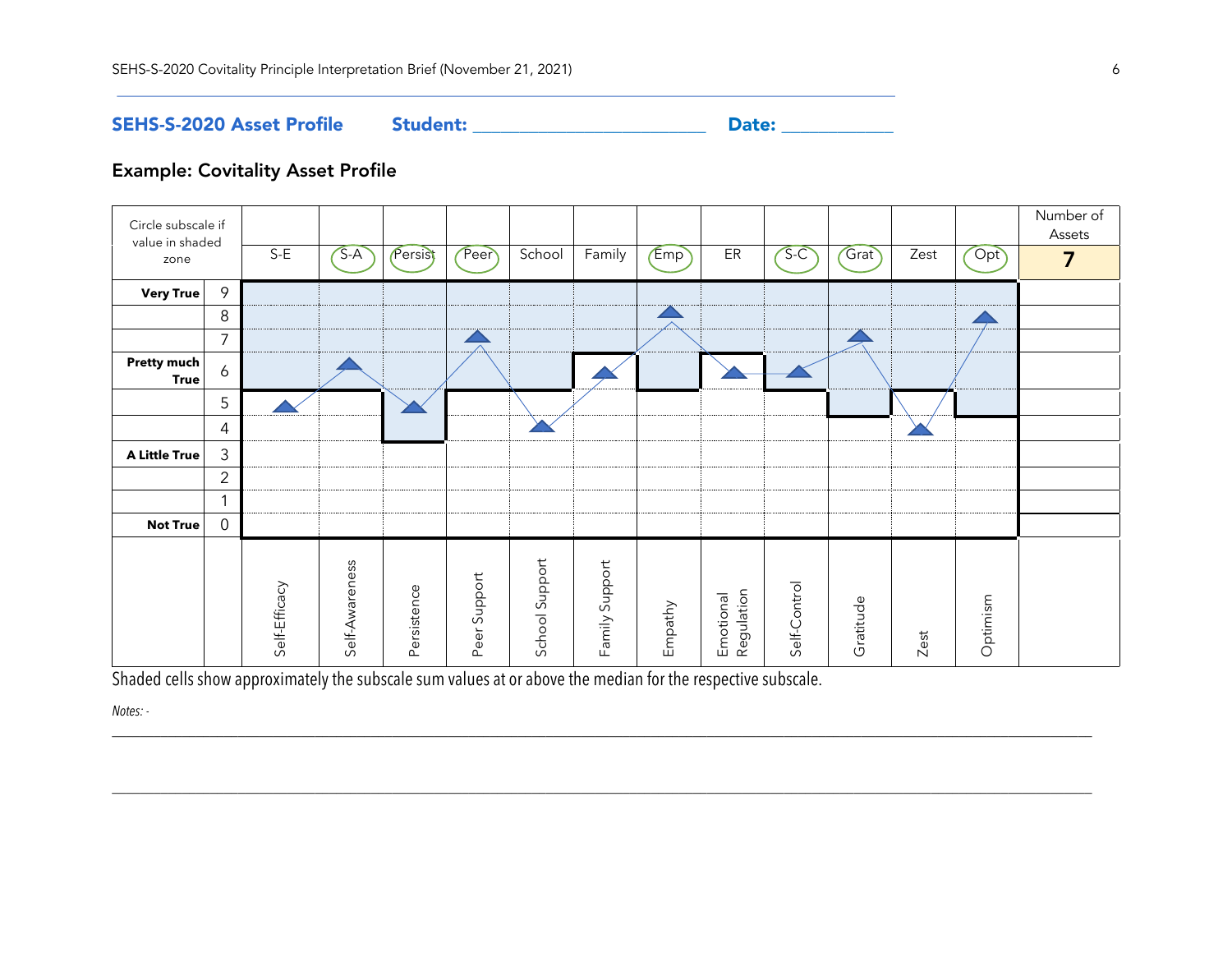*Chart 2. Mental Health Continuum -Short Form Well-Being Groups by Number of SEHS-S-2020 Assets*